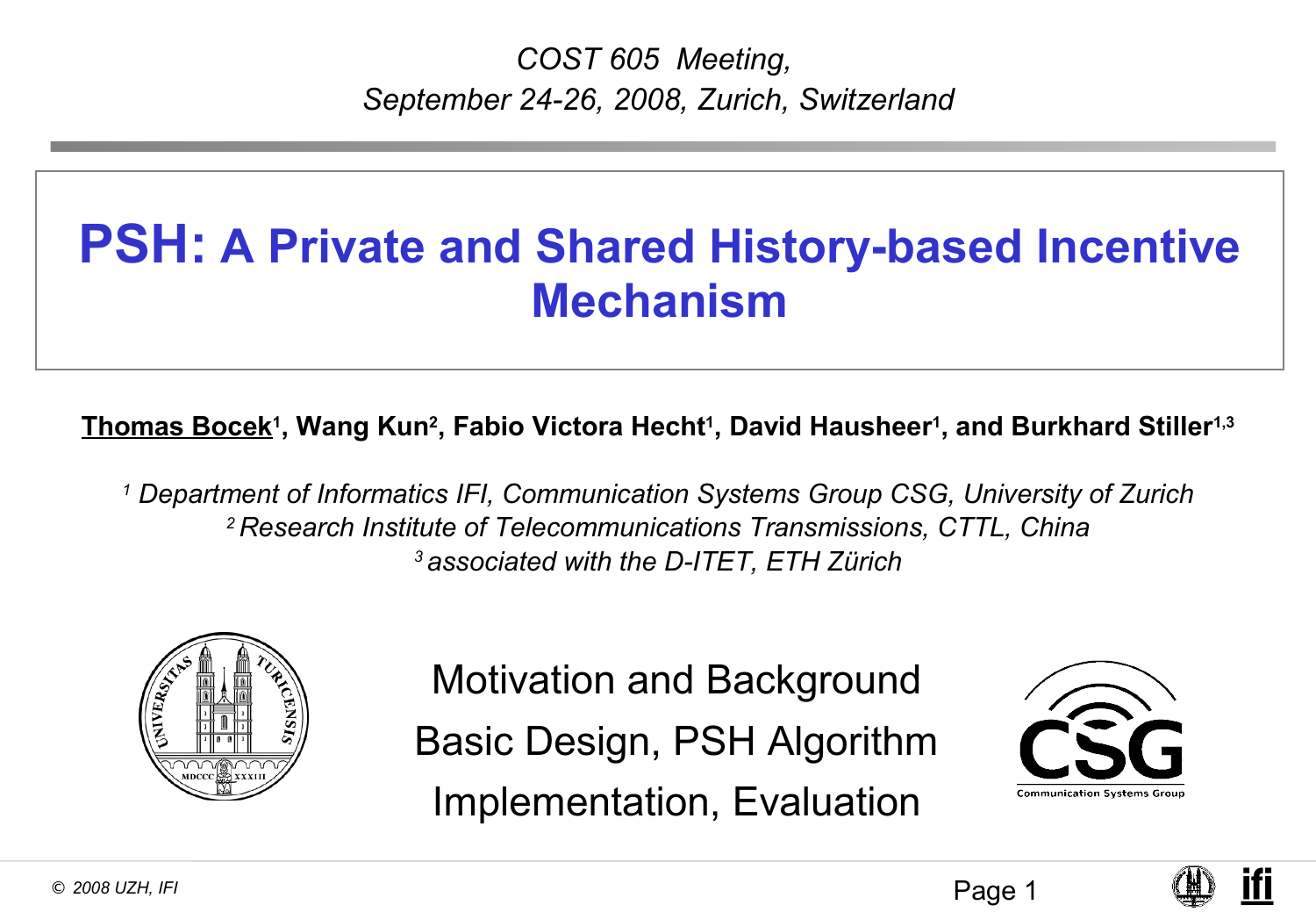## **Introduction**

- ❑ P2P Systems have many advantages over centralized approaches
	- Scalability, load balancing, redundancy, no SPOF, ...
	- Popular applications: Skype, BitTorrent, Zattoo, Emule, ...



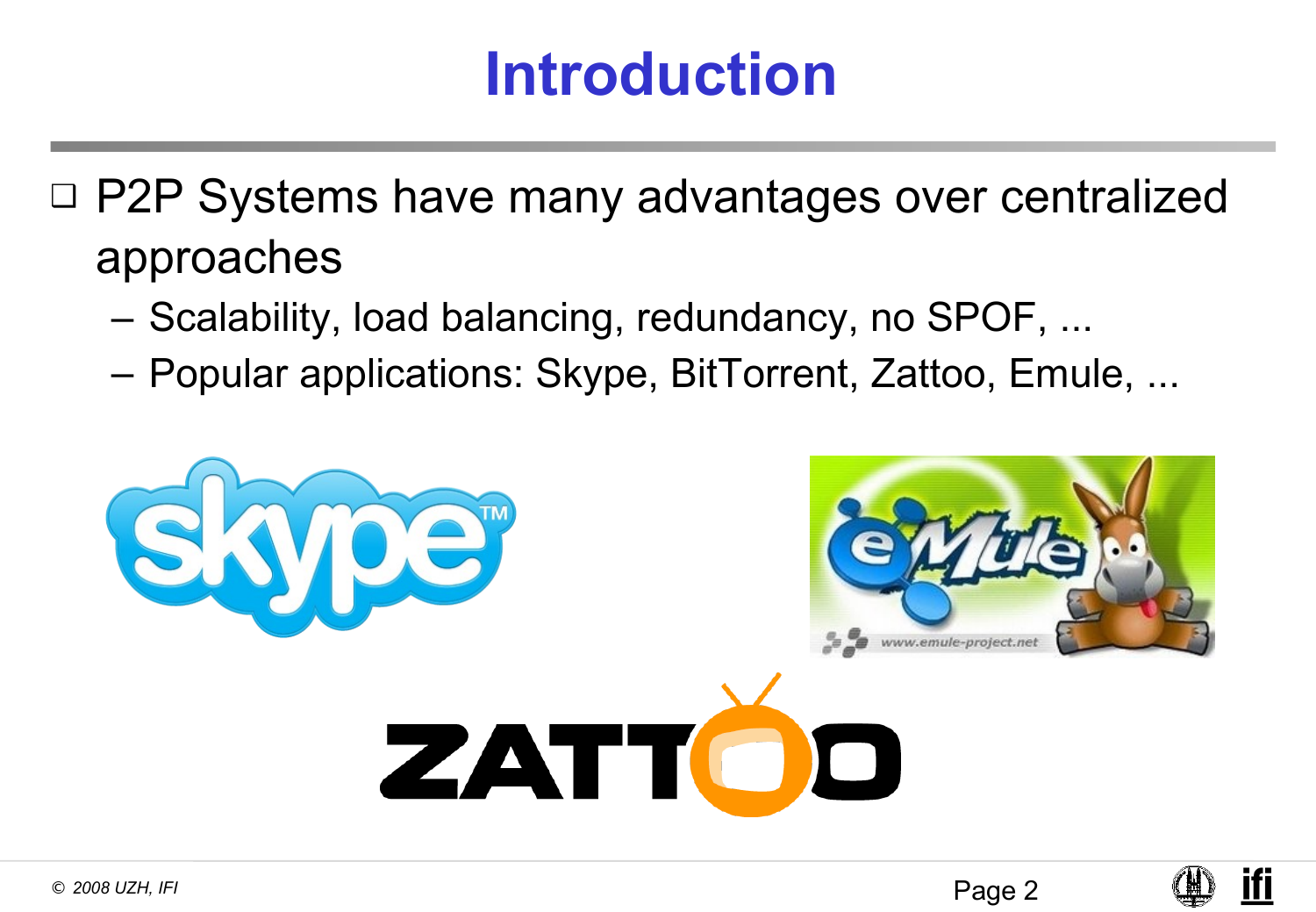### **Problem Statement**

#### ❑ Problems in decentralized network

- Free-riding, selfish behavior, malicious peers
	- Gnutella: 70% peers share no files
- $\rightarrow$  Incentives schemes necessary!
	- Tit-for-Tat (TFT), Private Shared History Incentive Mechanism (PSH)
- ❑ TFT incentive mechanism for file-sharing (BitTorrent)
	- TFT incentive mechanism works well with symmetric interest
		- A downloads from B, B downloads from A chunks from same file
		- TFT incentive mechanism uses private history (aggregated information from local observation)
- ❑ TFT incentive mechanism enables fair sharing
	- Provide unused resources now, demand resources later



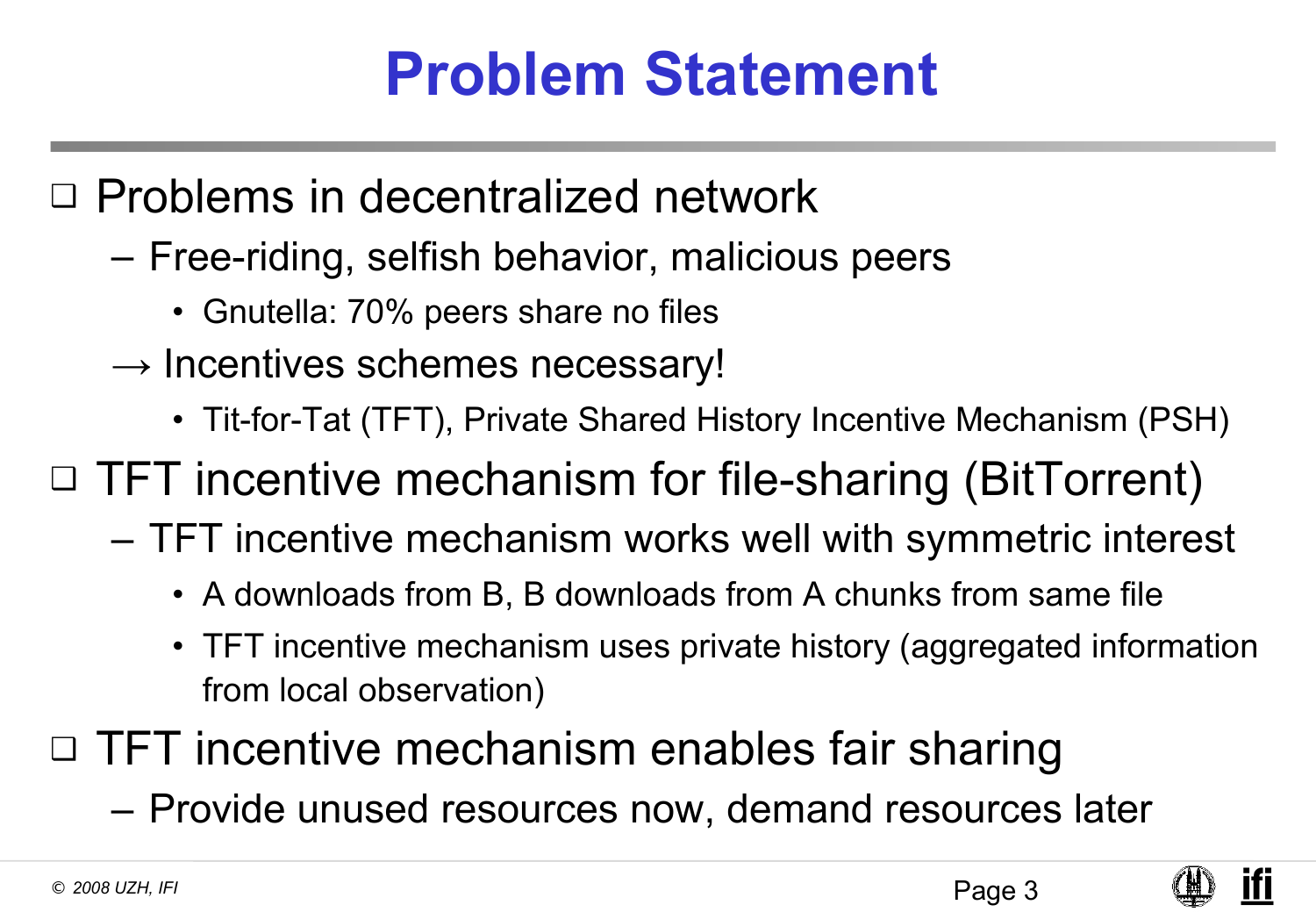### **Motivation**

❑ TFT fails for asymmetric resource interest

- Example DHT: Peer A stores data on B, but B does not store anything on A
- Example IPTV: Channel switching in IPTV, new channel may require building up private history
- $\rightarrow$  For asymmetric resource interest: Transitive TFT
	- Peer A downloads from B, B downloads from C, C downloads from A
	- Key question: How does C know about A and vice versa
		- Use shared history (observations from other peers)

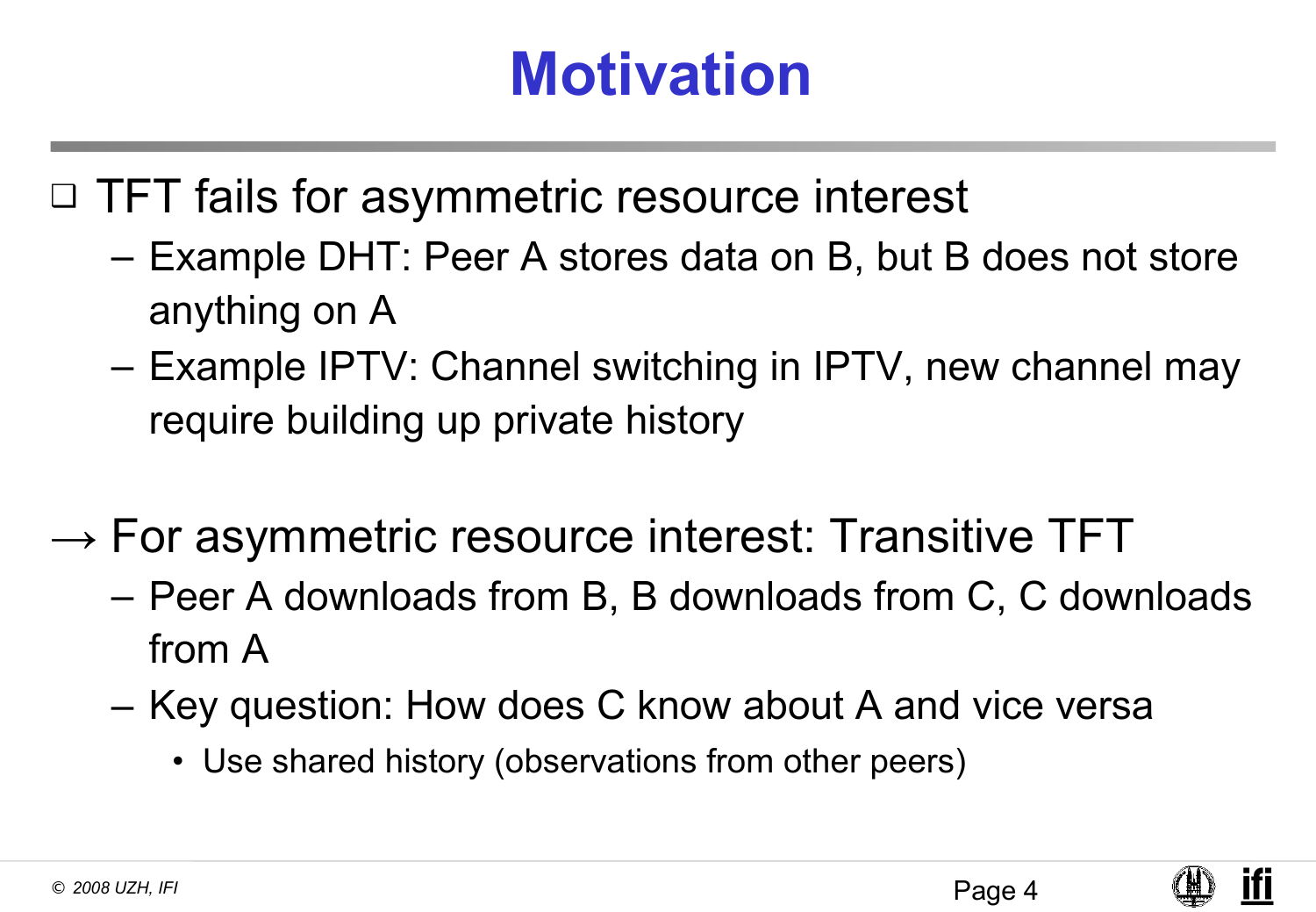### **Basic Design**

❑ **P**rivate **S**hared **H**istory Incentive Mechanism (PSH)

❑ PSH combines private and shared histories

1st step: Collect information using shared history 2nd step: Evaluate and verify information using private history

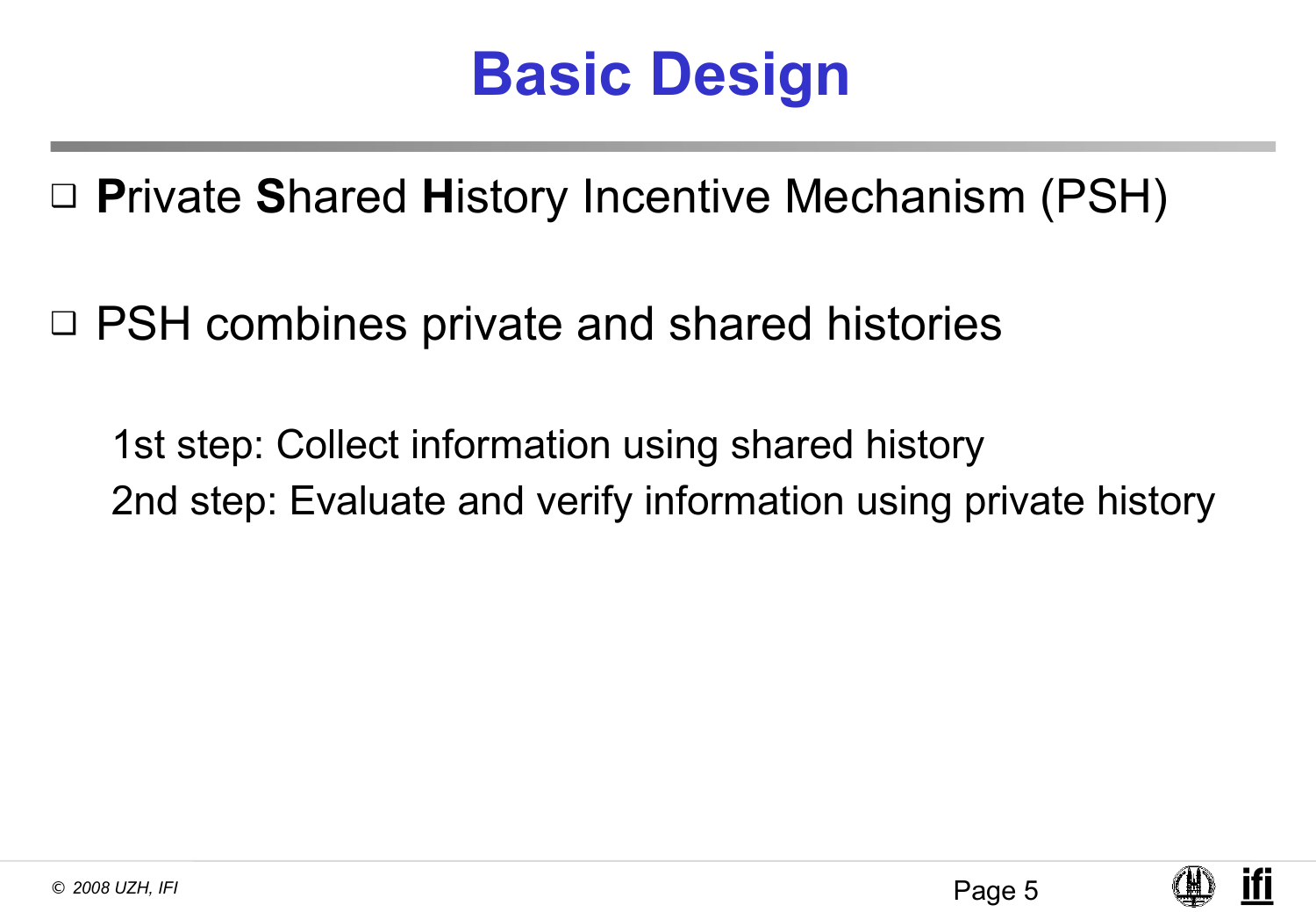# **Background**

- ❑ Private history (TFT)
	- Advantages
		- Collusion resistant
		- No transaction information distribution overhead
	- Disadvantages
		- Works with symmetry of interest
- ❑ Shared history (Transitive TFT)
	- Advantages
		- Works with asymmetry of interest
	- Disadvantages
		- Not collusion resistant / not performing well
		- Transaction information distribution overhead

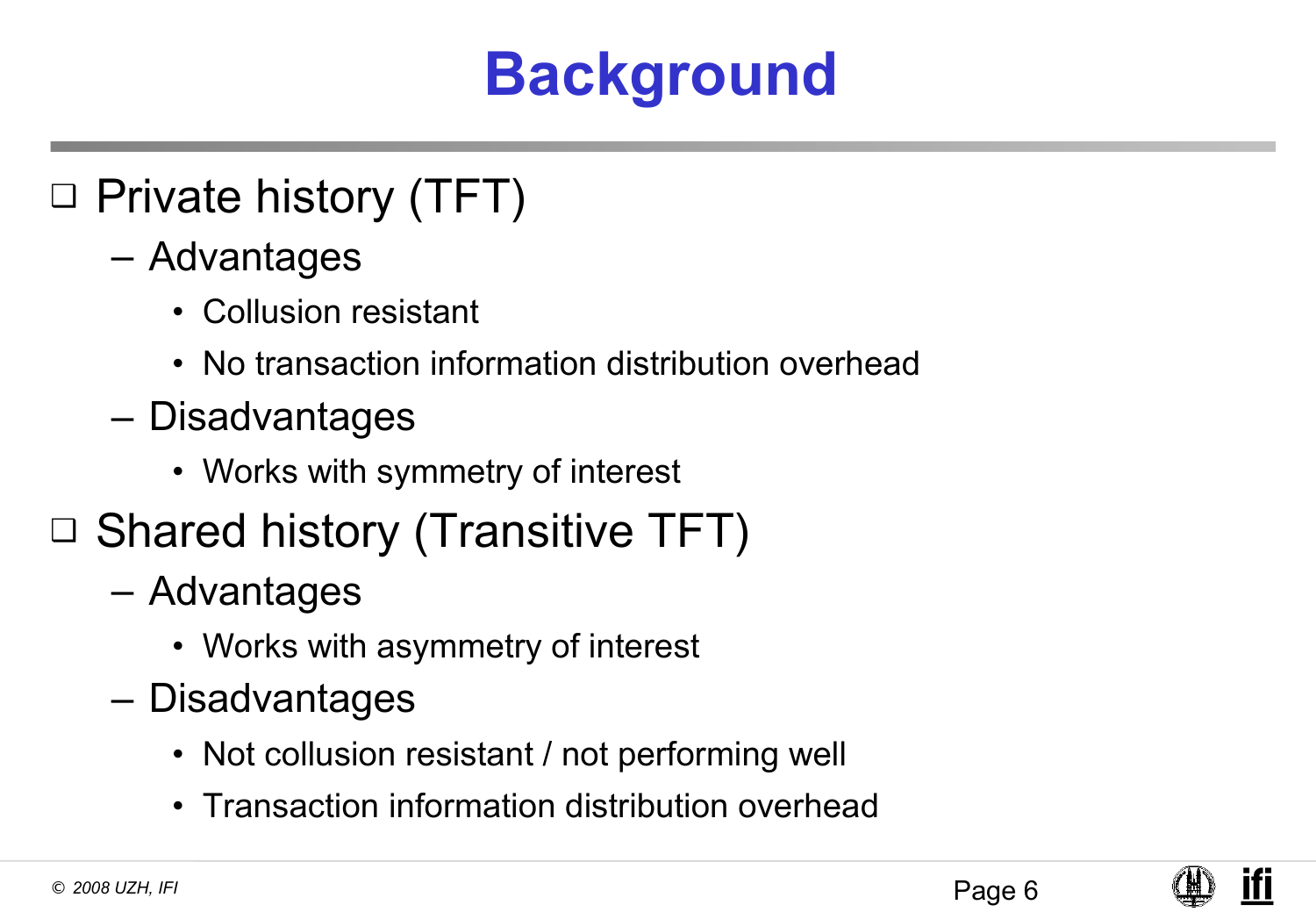# **PSH Advantages / Disadvantages**

#### ❑ Private history (TFT)

- Advantages
	- Collusion resistant
	- No transaction information distribution overhead
- Disadvantages
	- Works with symmetry of interest
- ❑ Shared history (Transitive TFT)
	- Advantages
		- Works with asymmetry of interest
	- Disadvantages
		- Not collusion resistant / not performing well
		- Transaction information distribution overhead

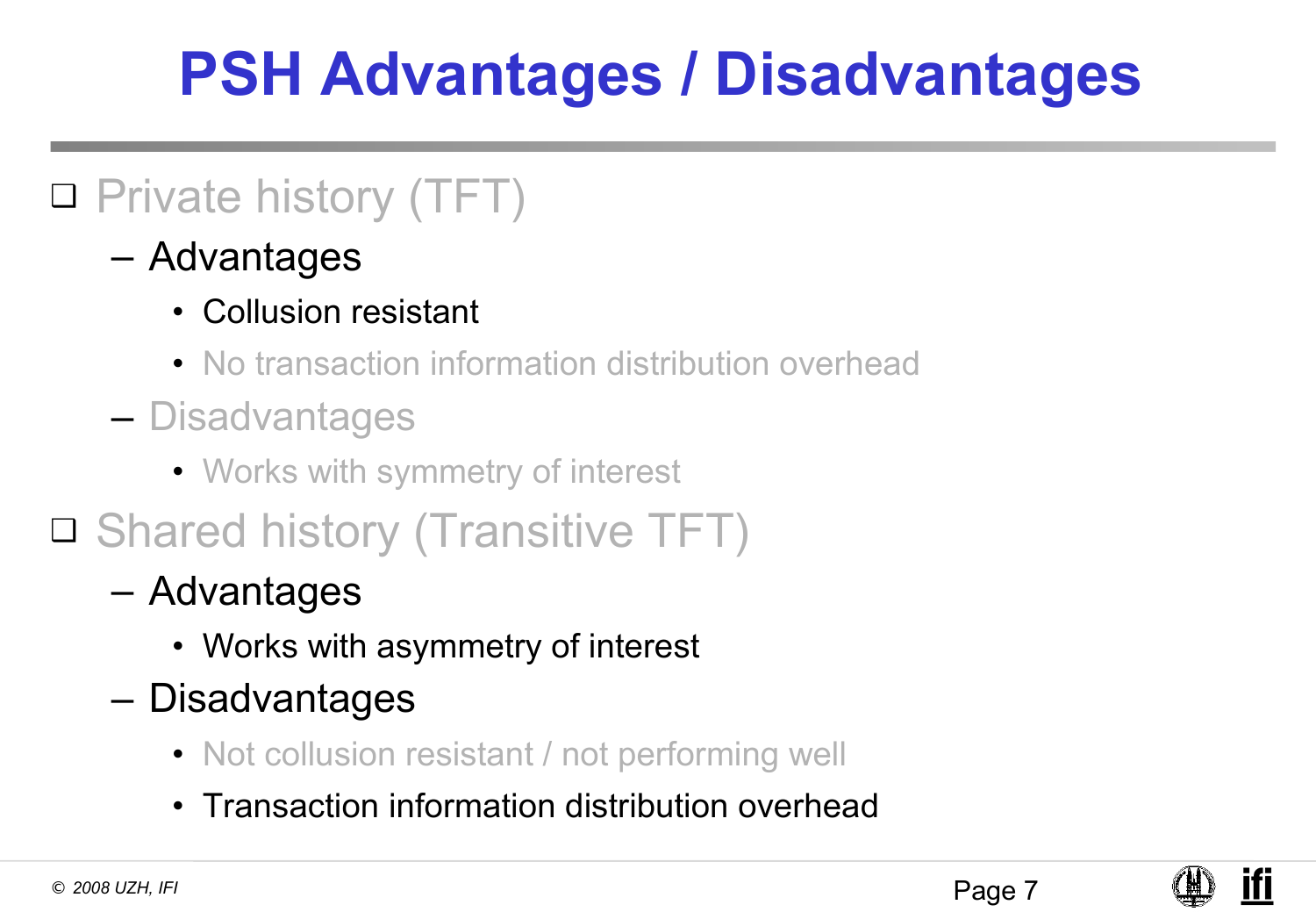# **PSH Algorithm (1)**

❑ PSH algorithm in 4 steps with examples, initial credit 1 1.Distribute latest transaction information with every request/reply

+ no new connection required, - message size larger



Notation *v(w)→x:z* peer v consumes z resources from peer x, observed by peer w

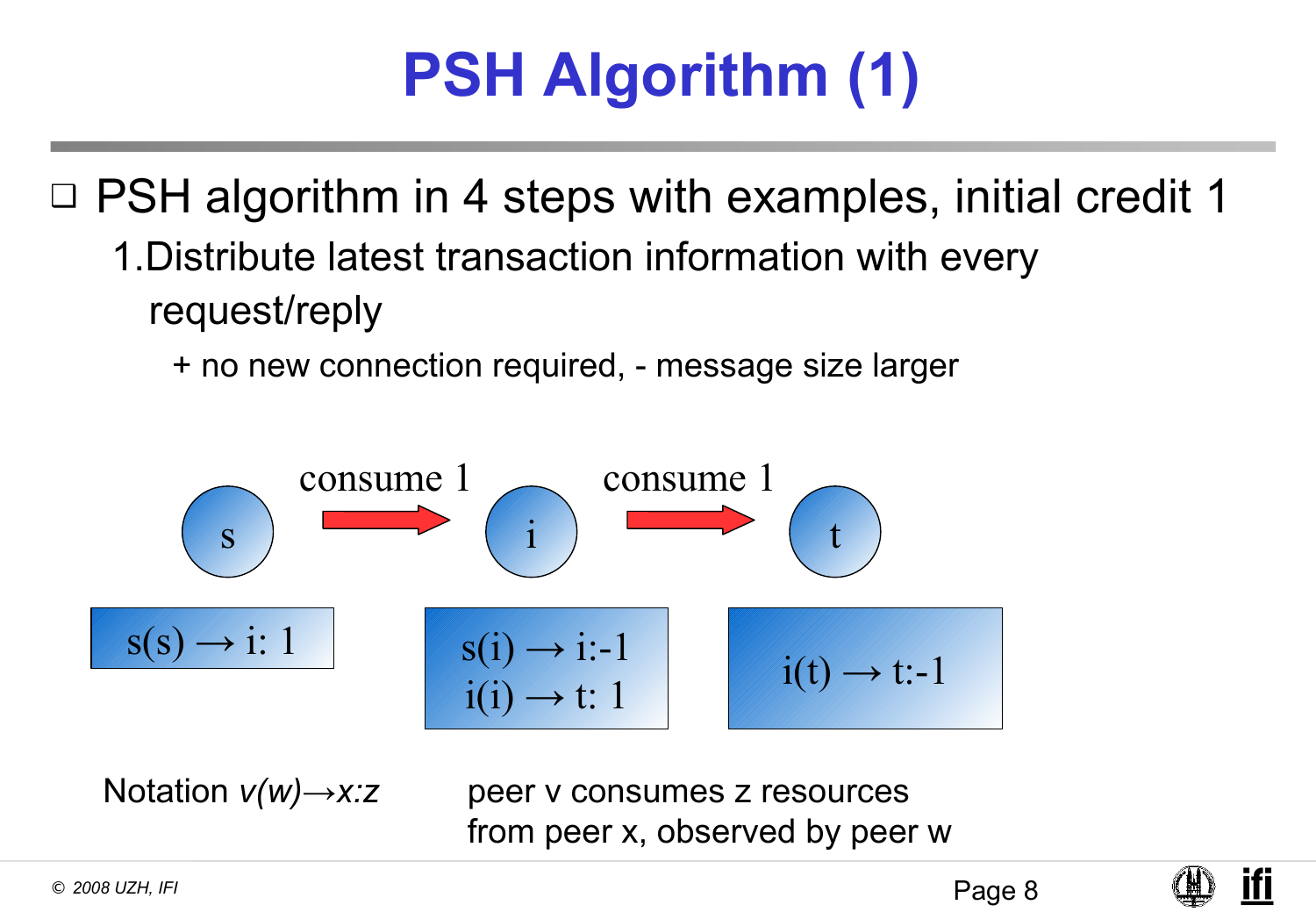# **PSH Algorithm (1)**

❑ PSH algorithm in 4 steps with examples, initial credit 1 1.Distribute latest transaction information with every request/reply

+ no new connection required, - message size larger



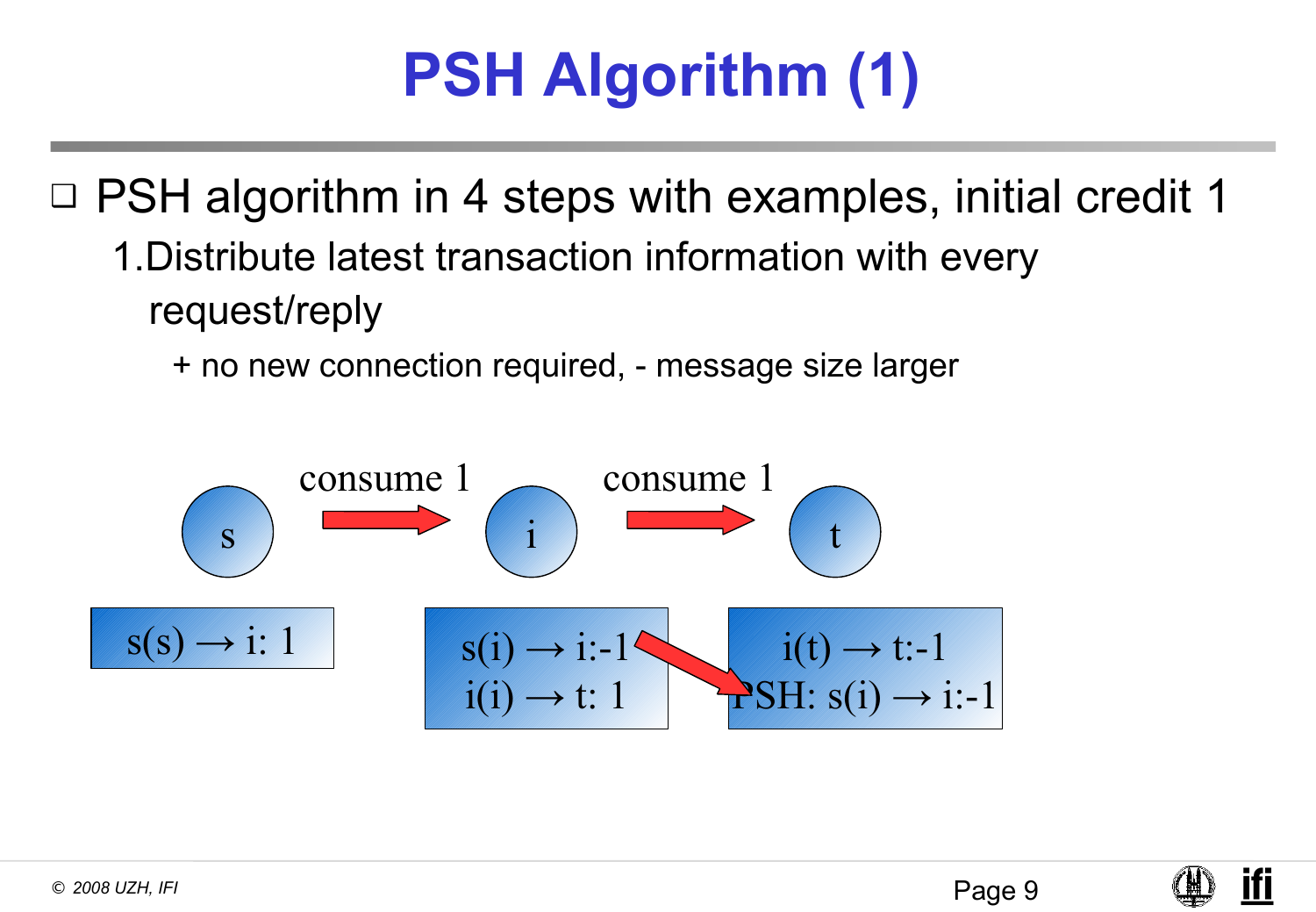# **PSH Algorithm (2)**

2.If TFT fails for transaction t, path of length l>2 is searched in shared history



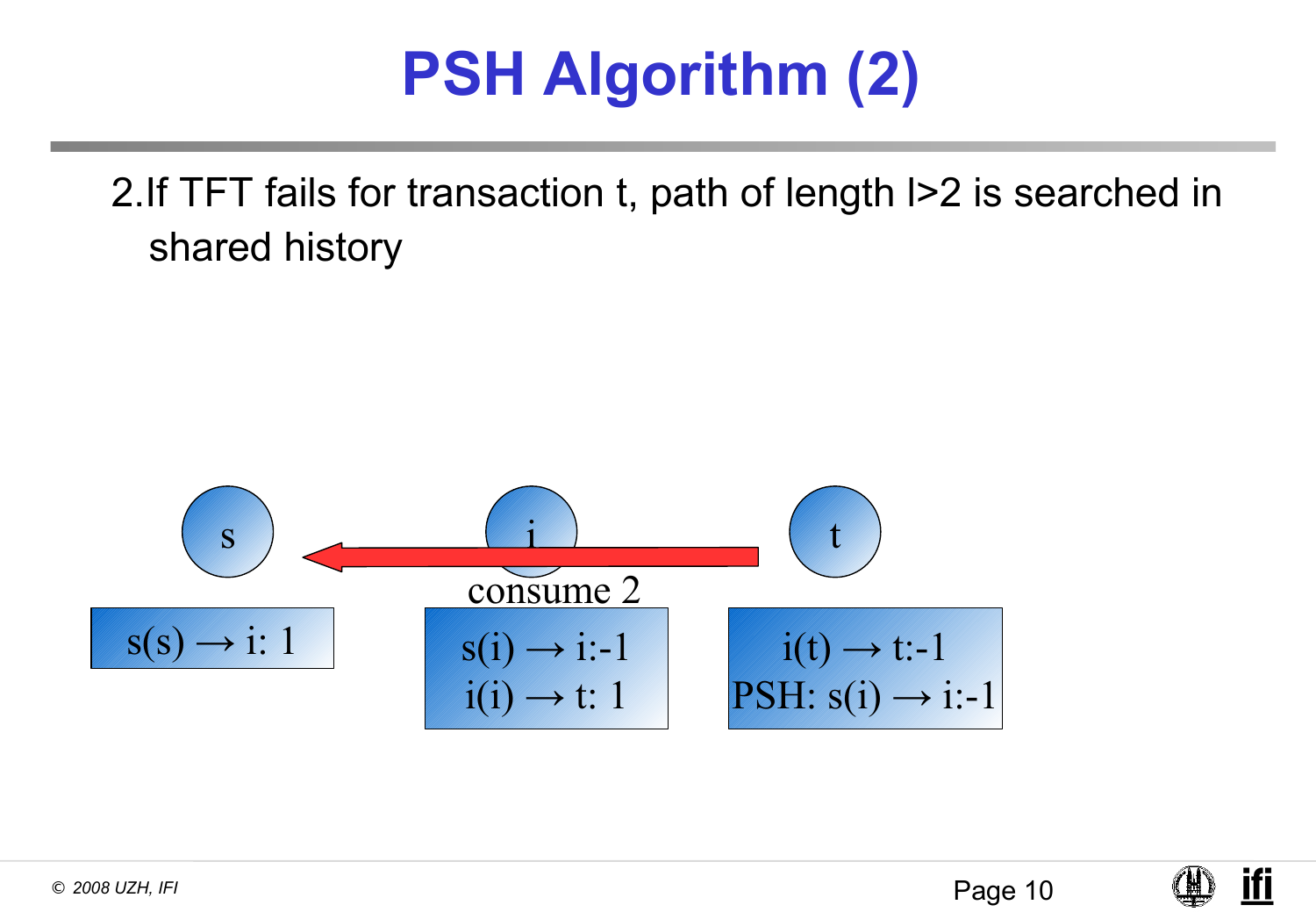# **PSH Algorithm (2)**

2.If TFT fails for transaction t, path of length l>2 is searched in shared history



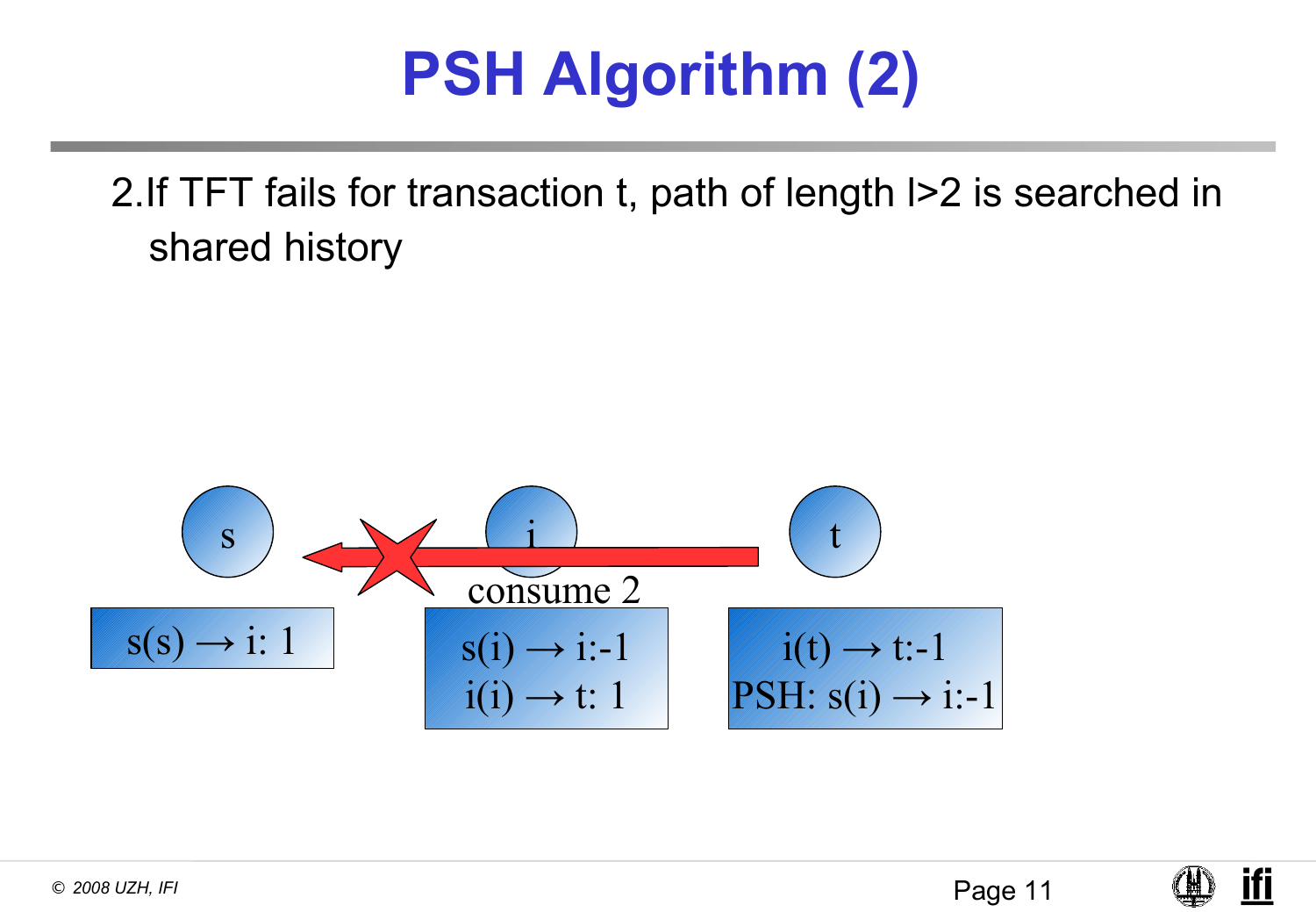# **PSH Algorithm (3)**

2.If TFT fails for transaction t, path of length l>2 is searched in shared history



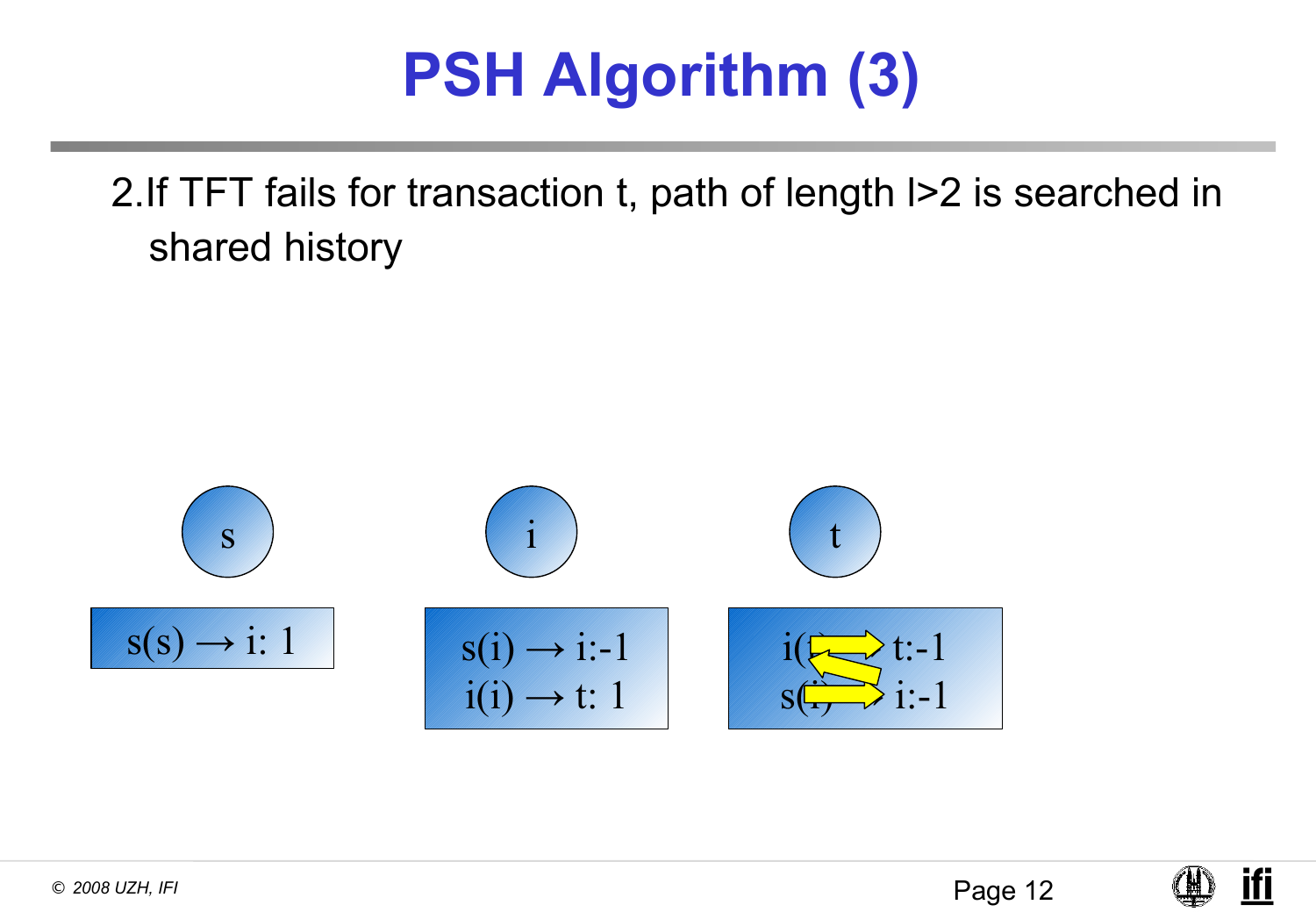# **PSH Algorithm (4)**

3.If path is found, issue check c

4.Apply check c on peers involved in transaction t and execute transaction t again



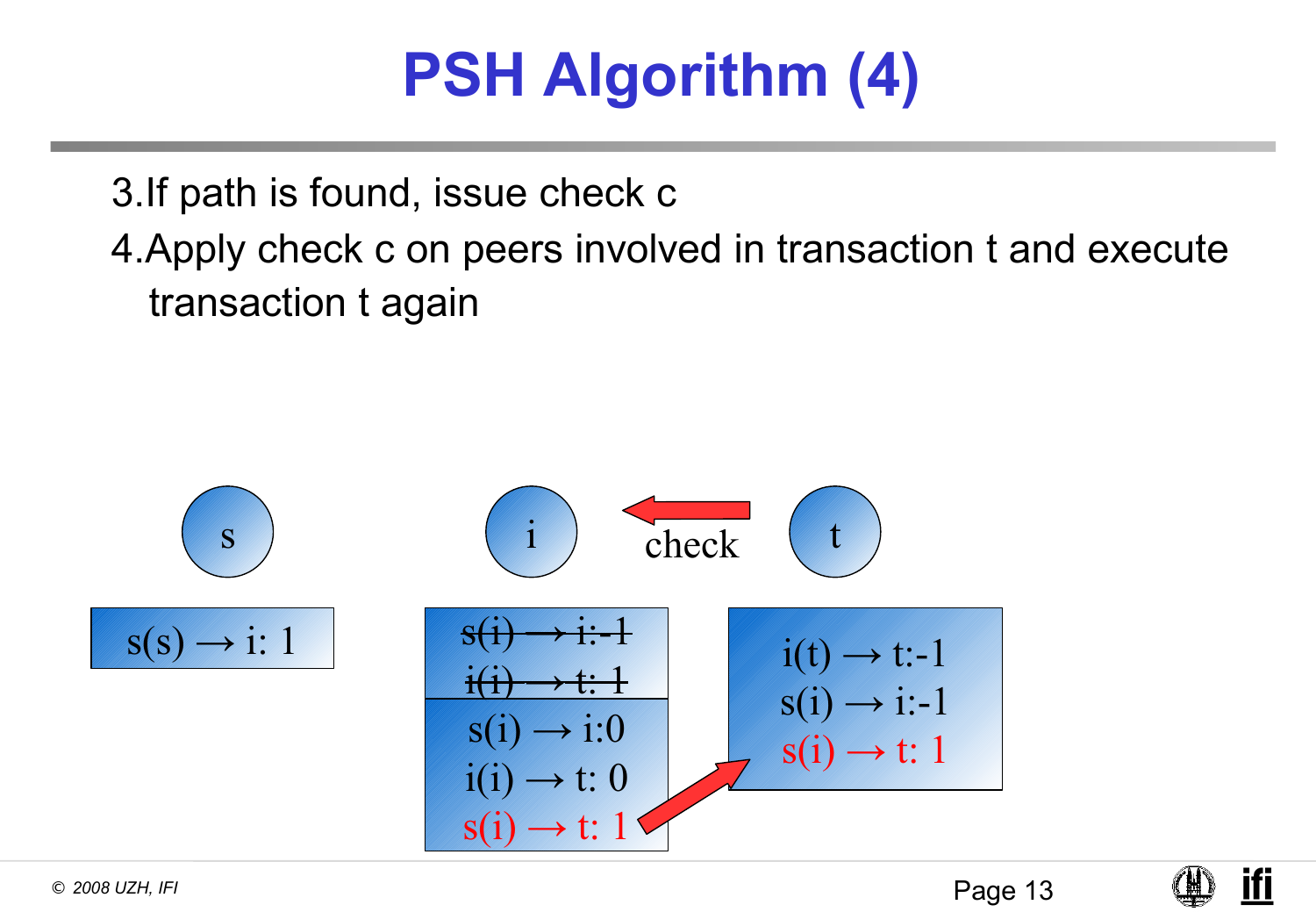# **PSH Algorithm (4)**

3.If path is found, issue check c

4.Apply check c on peers involved in transaction t and execute transaction t again



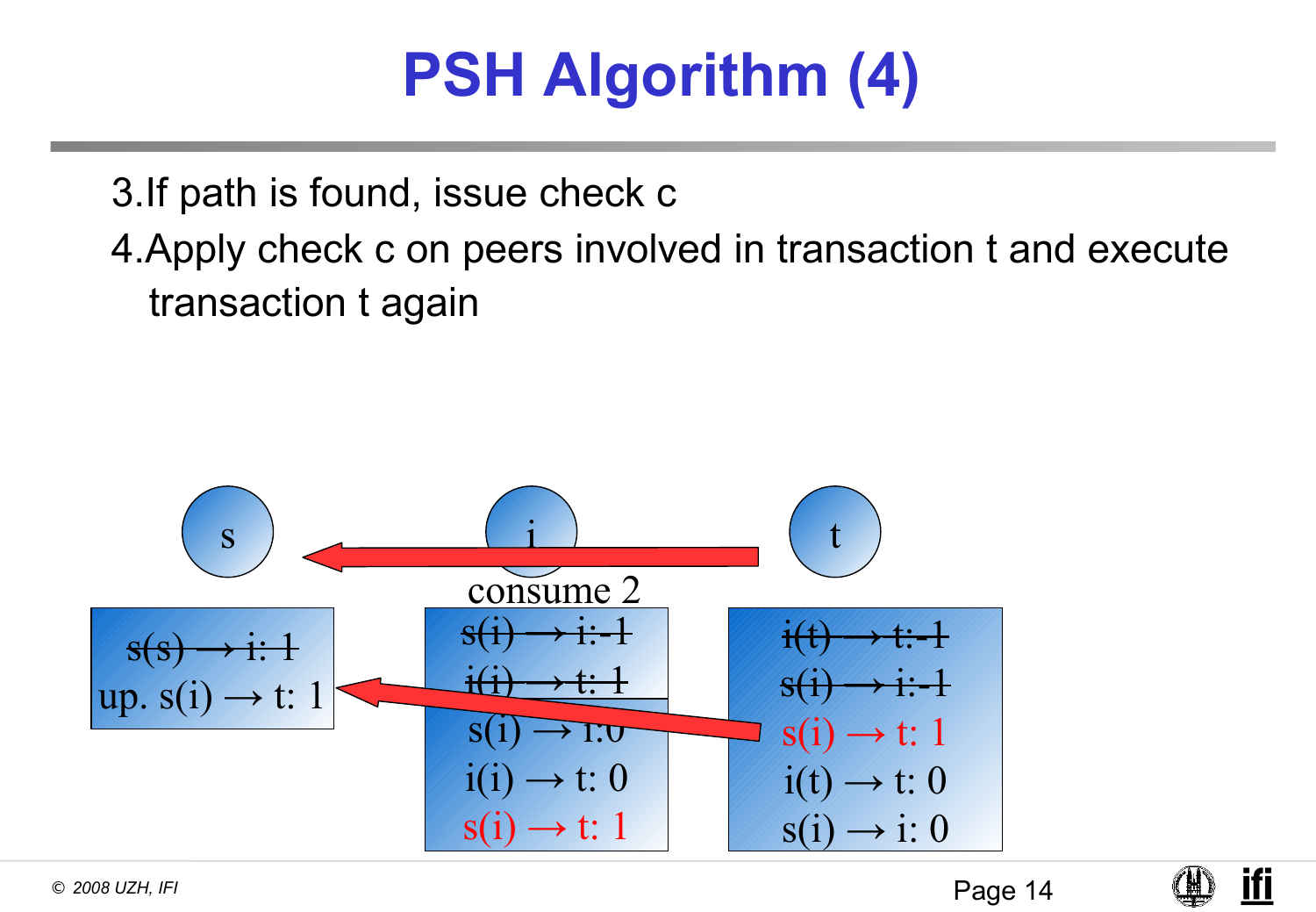# **PSH Algorithm (4)**

3.If path is found, issue check c

4.Apply check c on peers involved in transaction t and execute transaction t again



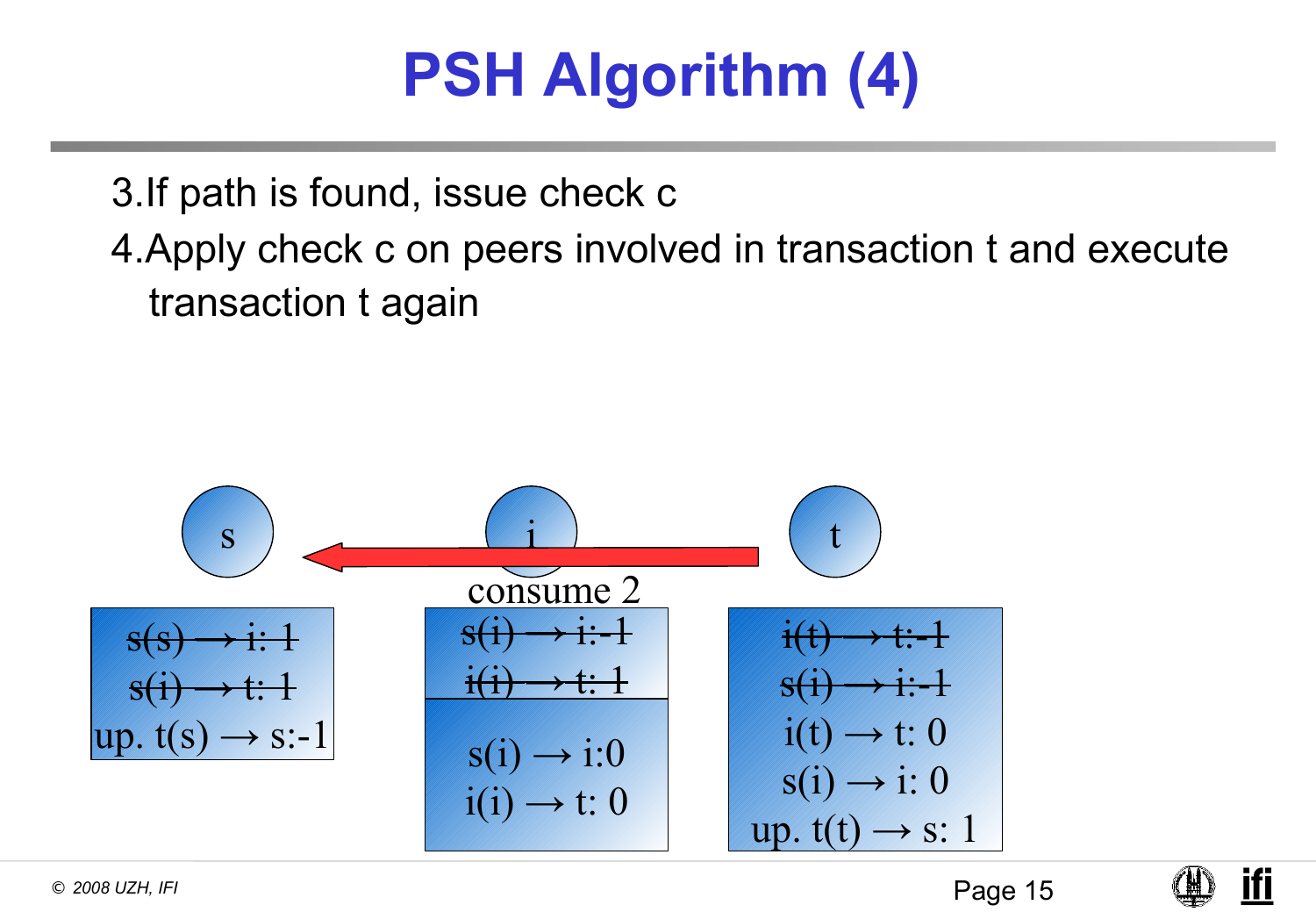## **PSH Algorithm – Collusion-proof**

 $\Box$  Maximum flow for path s  $\rightarrow$  i  $\rightarrow$  t is 1



- ❑ Missing updates/wrong checks/outdated information/ malicious peers
	- Peer s decides based on its private history
	- Balance on peer i remains the same
	- For peer t: amount on check may be lost

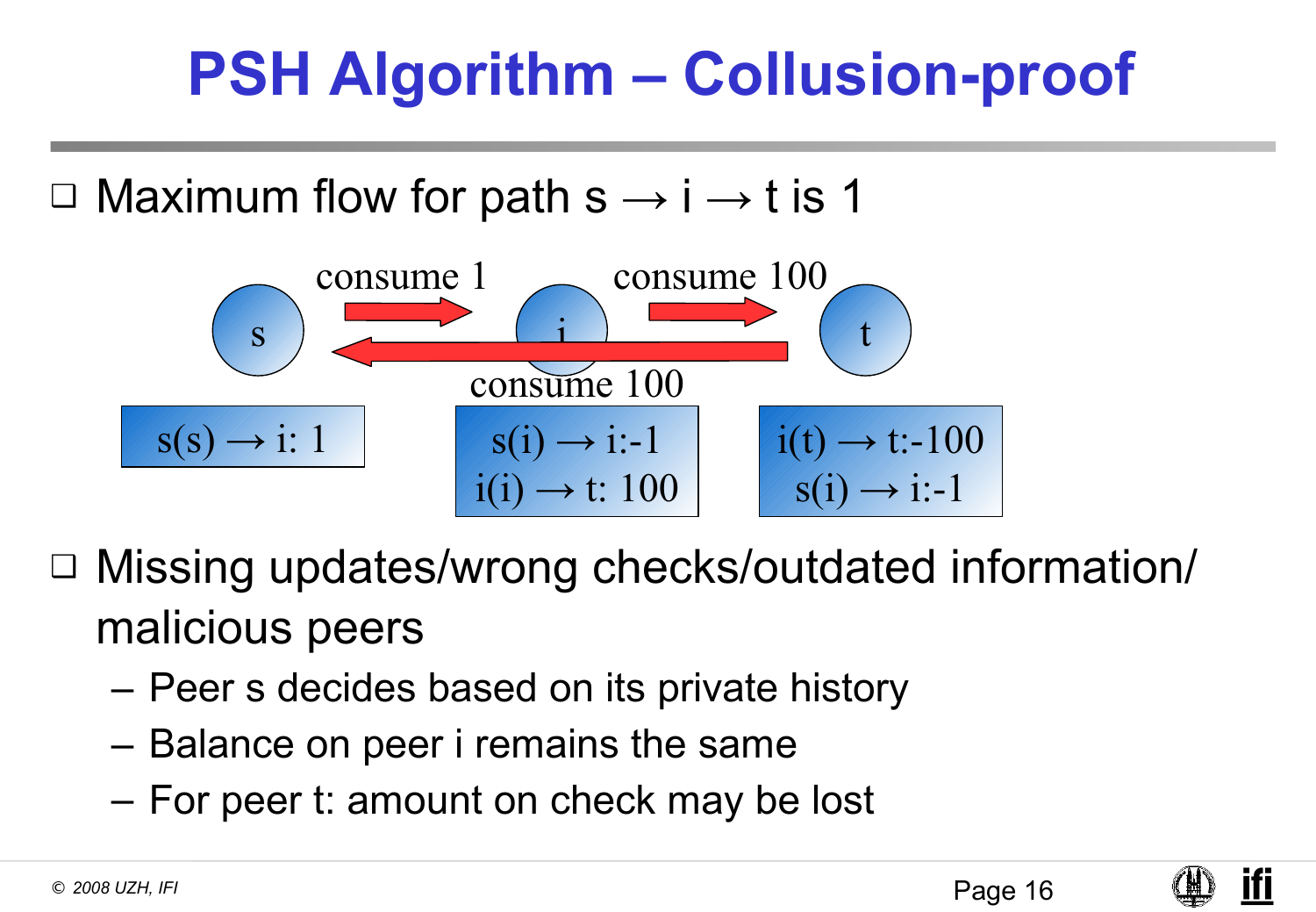# **PSH Algorithm - PSH\_r**

- ❑ PSH sends with each request latest transaction information
- □ PSH r reduces distribution overhead
	- No distribution of transaction information beforehand
	- If transaction fails, transaction information exchanged
		- + less overhead
		- + smaller messages
		- only paths of length 3 can be found reliably (one intermediate node)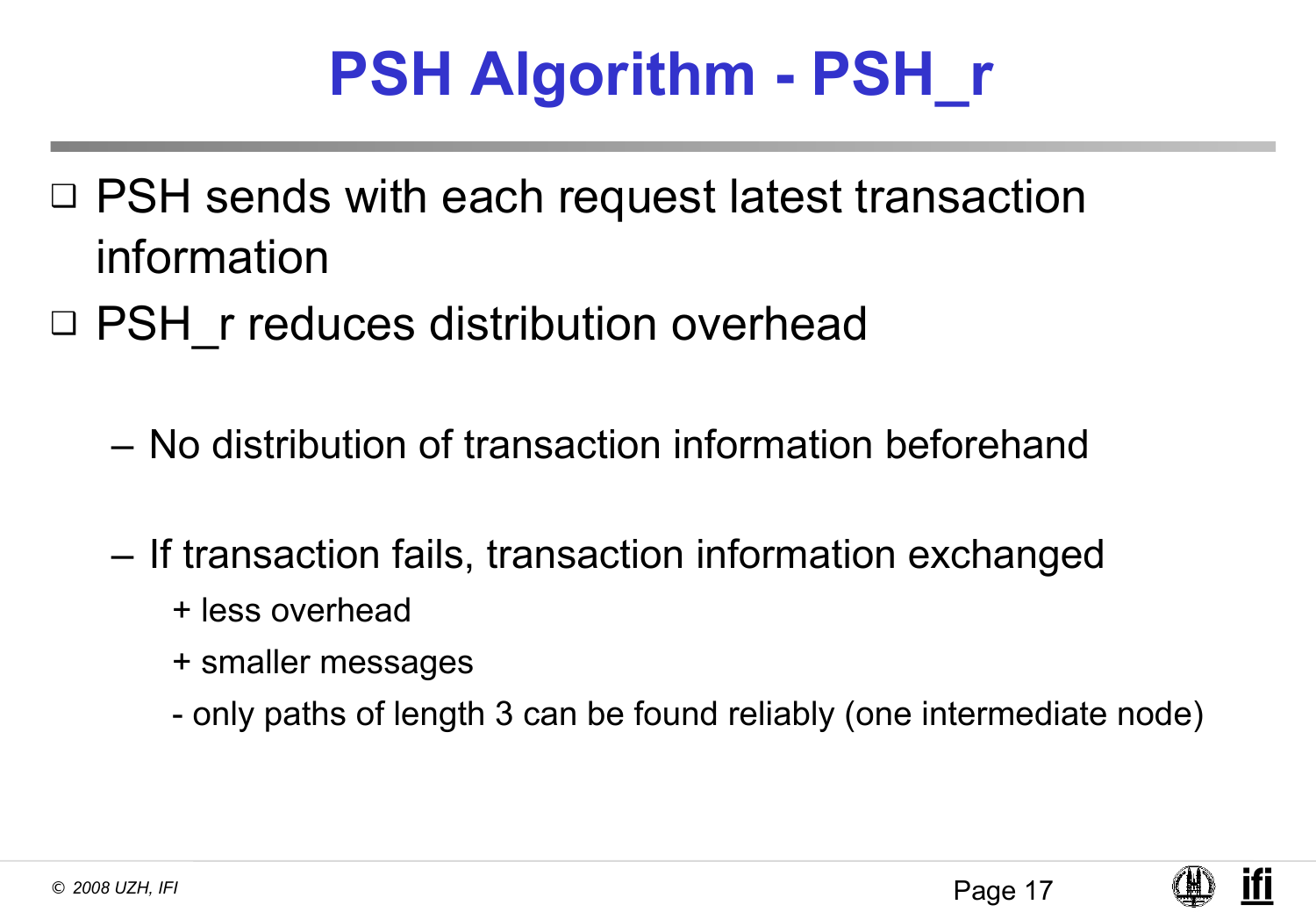### **Implementation**

- ❑ PSH implemented in Java
- ❑ PSH uses a DHT based on Kademlia
- $\Box$  Evaluated with n peers, n=[1..N], N=100
- ❑ Experiments run on one machine, operation executed sequentially
- ❑ Compared mechanisms:
	- PSH (max. 3 retries)
	- PSH\_r (no retries)
	- TFT (no retries)

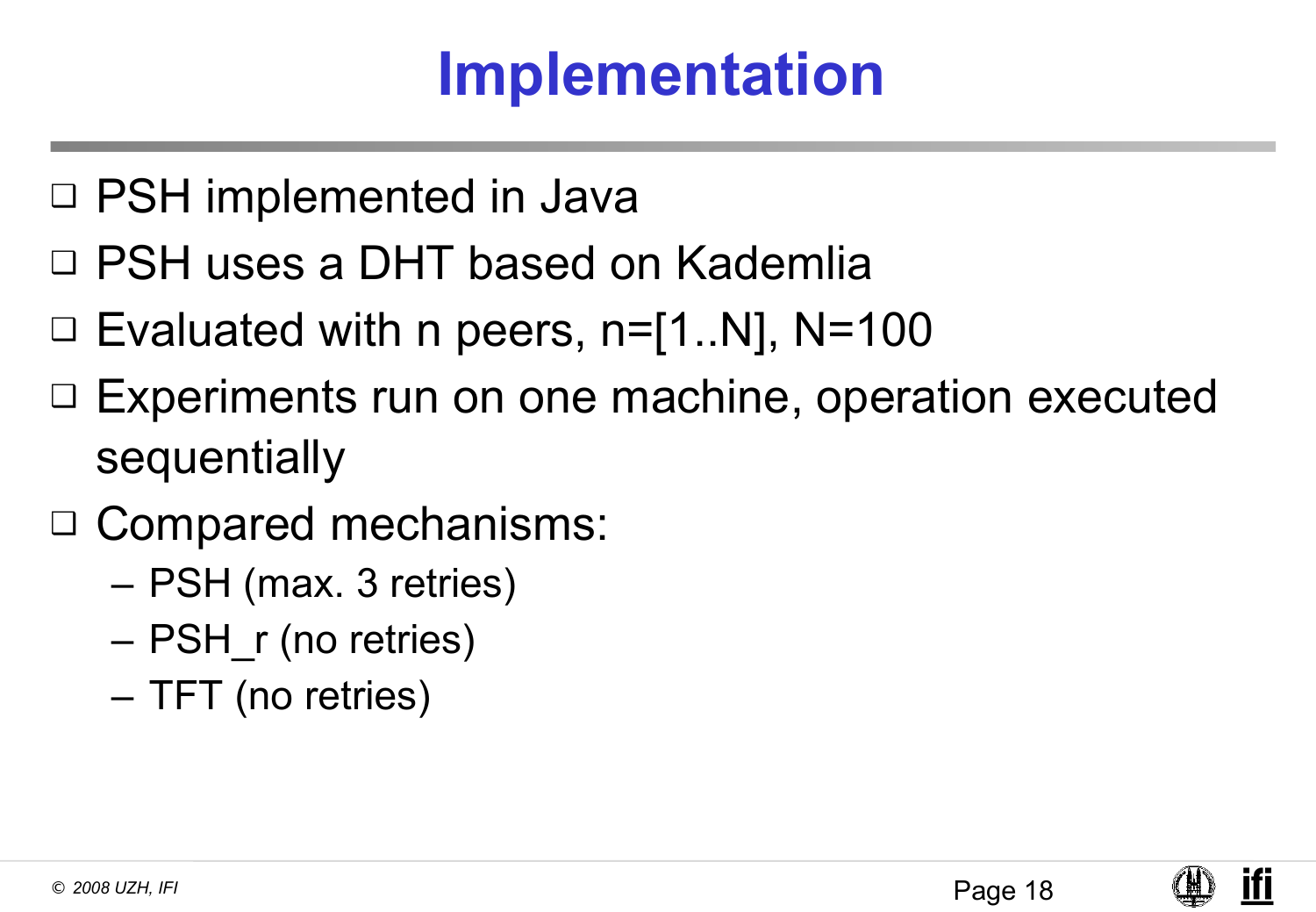# **Evaluation (1)**

- □ Parameter "number of unique resources" varied, p=[1..N], N/p peers share the same resource
	- $-p=1 \rightarrow$  all peers shares the same resource (symmetric)
	- $-p=100 \rightarrow$  all peers share different resource (asymmetric)
	- $-p=50 \rightarrow 2$  peers share same resource
- ❑ Plotted against:
	- Success ratio
		- With perfect knowledge success ratio is 1.0
	- Average message count
		- Number of messages per resource request/reply
	- Message size
		- Total size for all messages

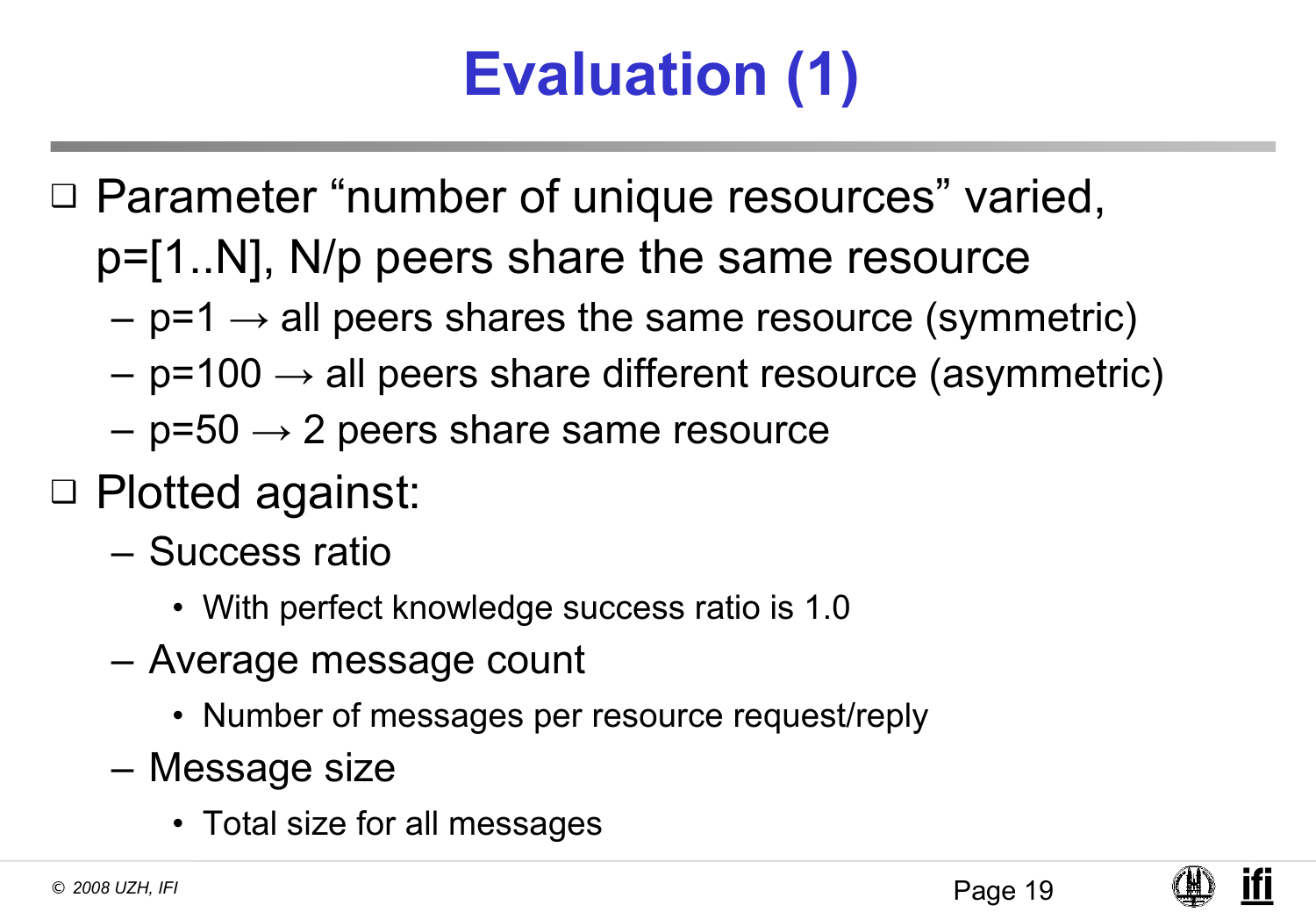#### **Evaluation (2) – Success Ratio**



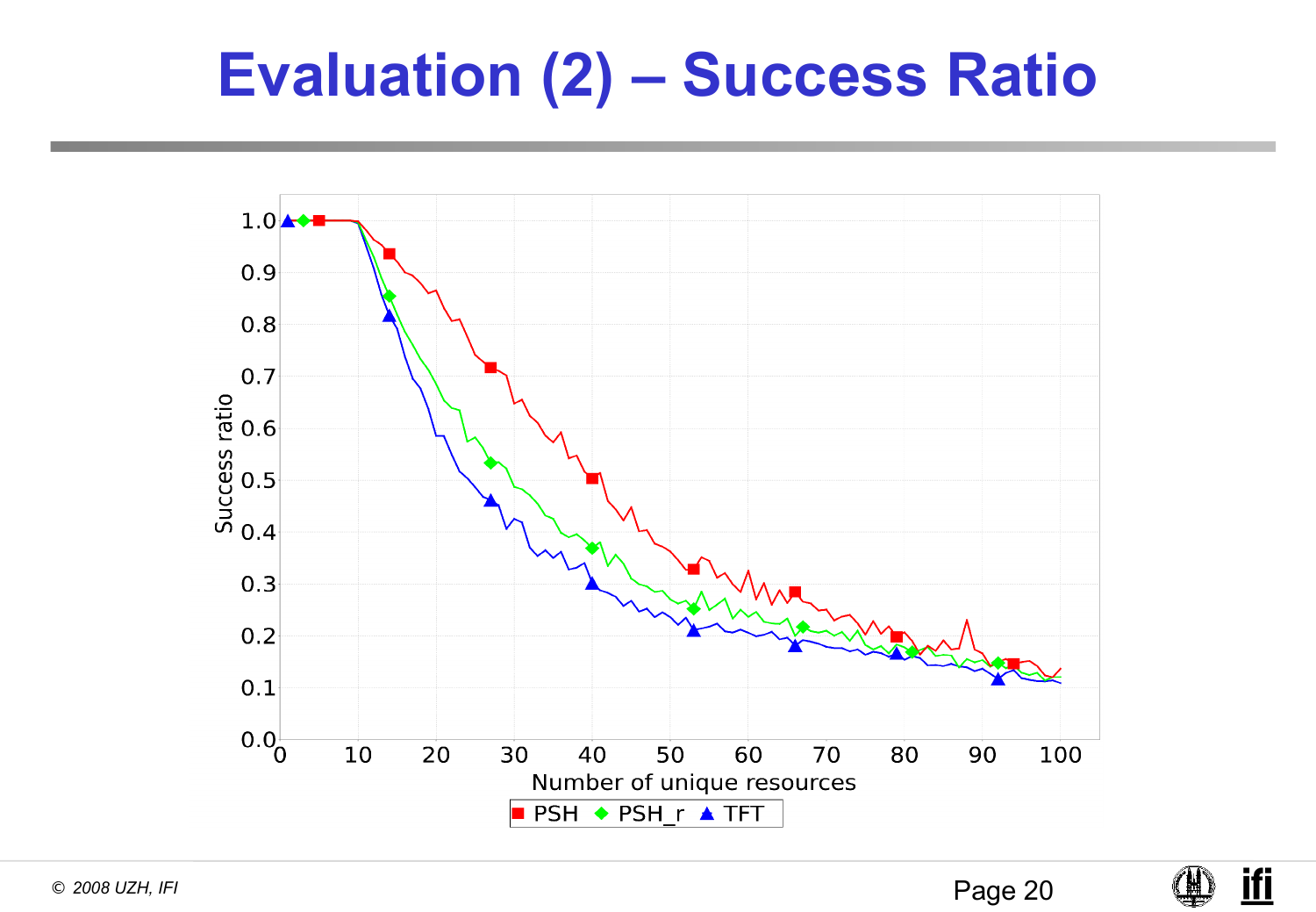#### **Evaluation (3) – Count**



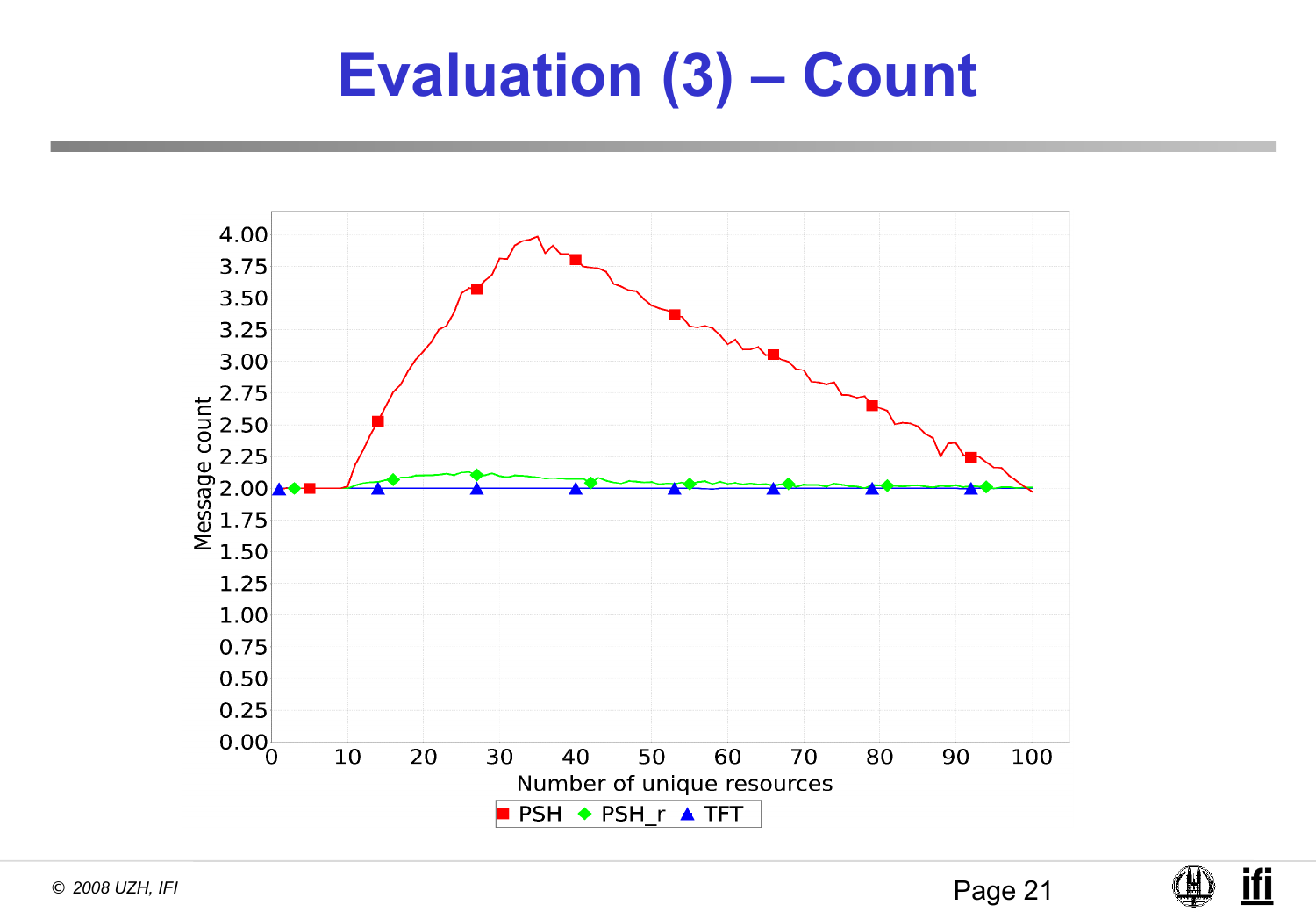#### **Evaluation (4) – Size**



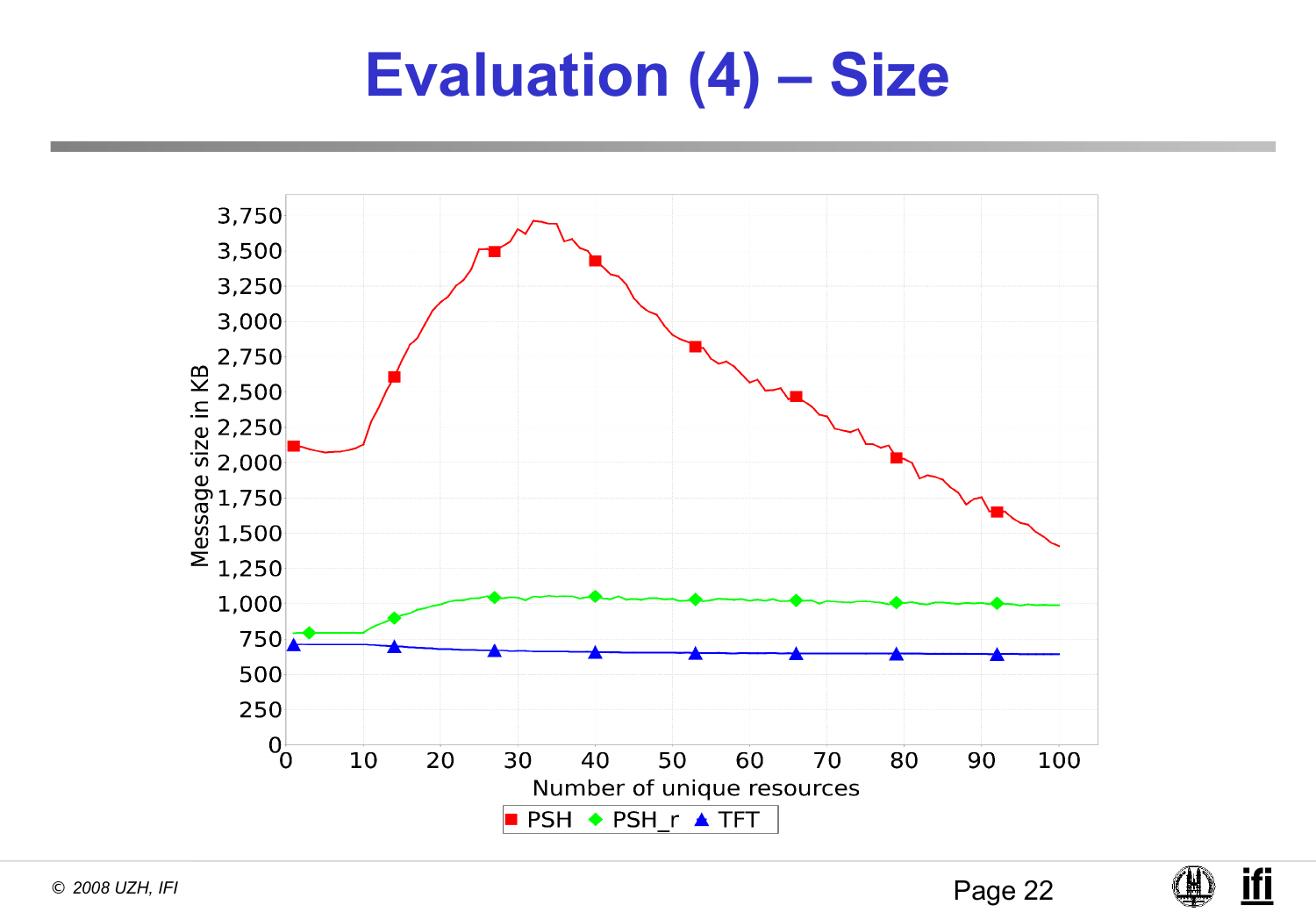### **Summary and Conclusions**

❑ PSH combines private and shared history

- ❑ PSH works up to 73% better than TFT incentive mechanism for asymmetric resource interest
- ❑ Distribution of transaction information introduces overhead

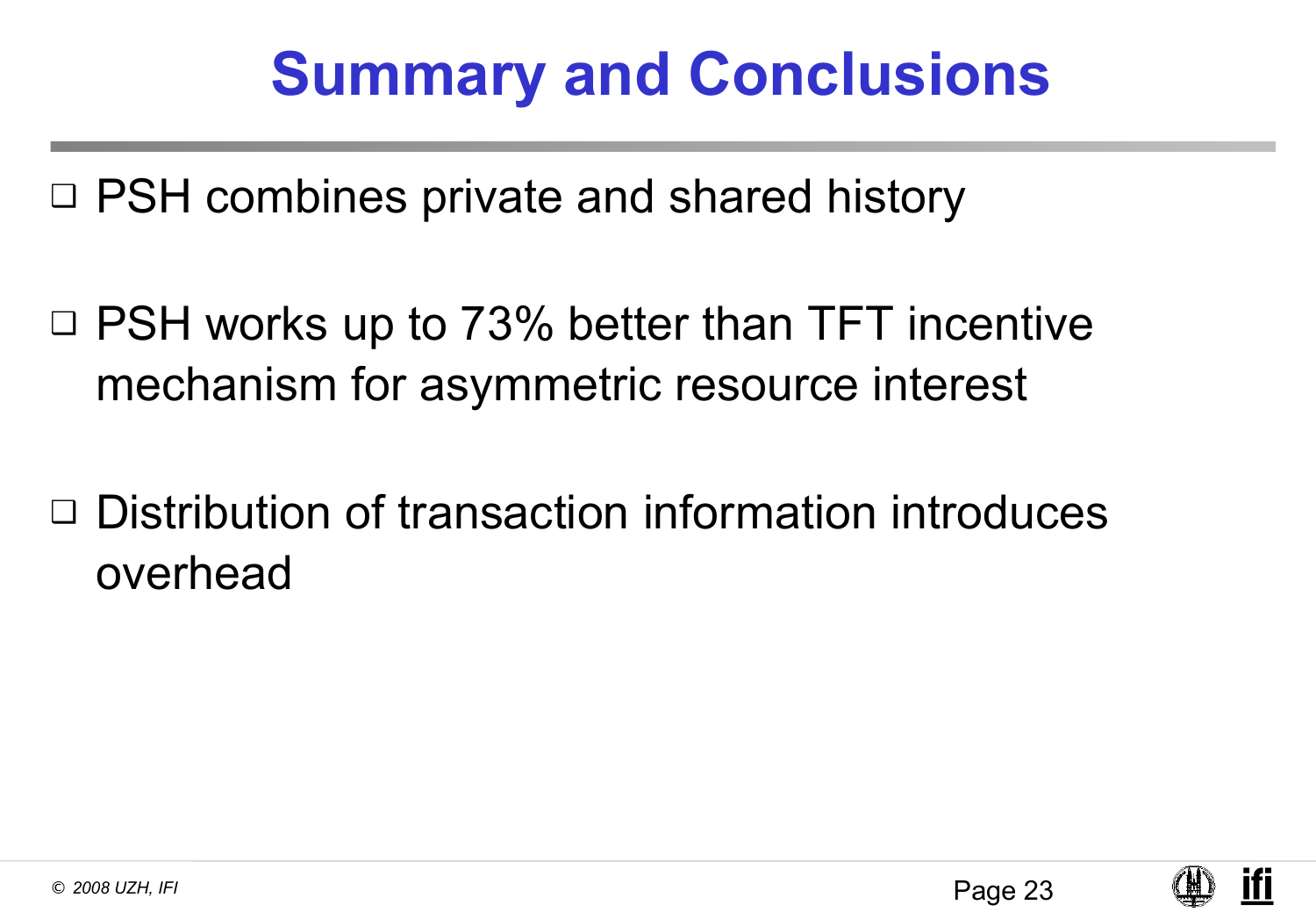#### **Future Work**

❑ Reduce message size: WIP PSH2

- ❑ Distributed testing environments
	- Deployment on EmanicsLab
- ❑ Possible PSH applications
	- P2P TV (channel zapping)
	- P2P Voting